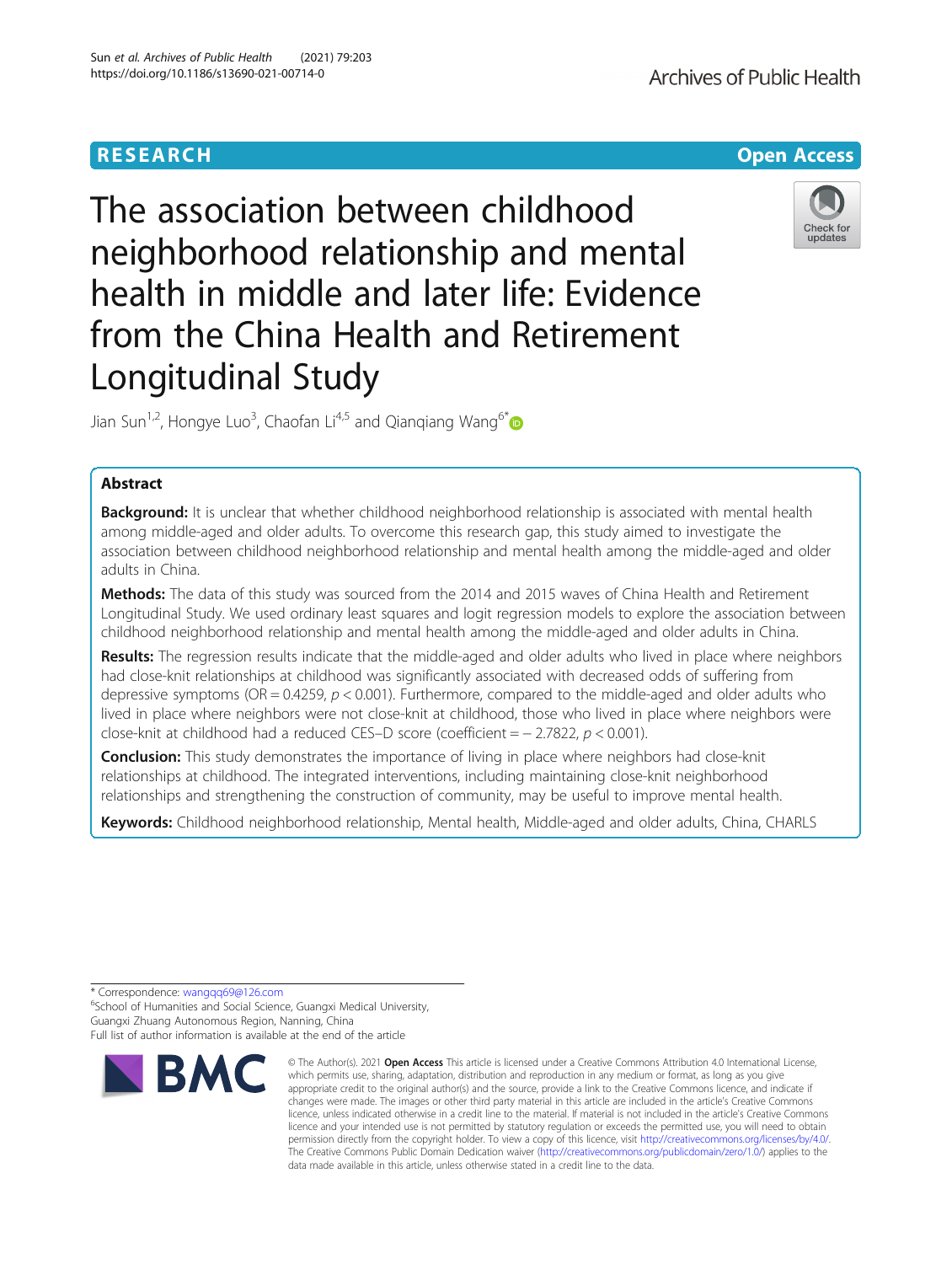## Background

Mental health affects the lives of people. Specifically speaking, people with mental disorders are more likely to have a lower quality of life. As the physiological functions gradually decline with age, middle-aged and older adults have high incidence of dementia, depression, and other mental diseases [\[1\]](#page-11-0). Some studies reveal that the mental health of the middle-aged and older adults is poor. Lei et al. used the data which was obtained from the 2011/ 2012 wave of China Health and Retirement Longitudinal Study and found that 30% of men and 43% of women who aged 45 years and older suffered from depressive symptoms [\[2\]](#page-11-0). In addition, the World Health Organization reports that approximately 15% of adults who aged 60 years and older suffer from a mental disorder [\[3](#page-11-0)].

Several studies have explored the association between neighborhood and mental health. Curry et al. reported that neighborhood violence is significantly associated with depressive symptoms [[4\]](#page-11-0). Furthermore, a study which was conducted by Perez et al. reveals that people with greater neighborhood social cohesion is significantly related to fewer depressive symptoms [\[5](#page-11-0)]. Moreover, Miao et al. used the data which was obtained from the first wave of Shanghai Urban Neighborhood Survey (SUNS) and reported that Chinese older adults that lived in neighborhoods of lower socioeconomic status are more likely to interact with their neighbors and thus perceive a higher level of social cohesion, and social cohesion, in turn, is significantly linked to a lower rate of depression  $[6]$ . Araya et al. found that the perceived quality of the neighbourhood is significantly associated with mental health [[7\]](#page-12-0).

Overall, previous studies have confirmed the association between neighborhood and mental health. Furthermore, life course theory emphasizes analyzing the association between experience of people and health outcome from the perspective of life course [[8\]](#page-12-0), and childhood experience, such as living in place where neighbors had close-knit relationships at childhood, is significantly correlated with health outcome in middle and later life [\[9\]](#page-12-0). Therefore, we hypothesize that childhood neighborhood relationship is significantly associated with mental health in middle and later life. However, we find that previous studies do not explore the association between childhood neighborhood relationship and mental health among the middle-aged and older adults. To overcome this research gap, this study used the data which was obtained from the China Health and Retirement Longitudinal Study (CHARLS) and aimed to investigate the association between childhood neighborhood relationship and mental health among the Chinese middle-aged and older adults. The results of this study can provide a deeper understanding on the association between childhood neighborhood relationship and mental health among the middle-aged and older adults in China, which is of great significance to improve their health outcome.

## **Methods**

## Data source

The data of this study was sourced from the 2014 and 2015 waves of China Health and Retirement Longitudinal Study (CHARLS). We got the CHARLS data through its official website (<http://charls.pku.edu.cn/>). The CHARLS is a nationally representative longitudinal survey of persons in China who aged 45 years and older and their spouses  $[10]$  $[10]$ . Considering the fact that the CHARLS contains rich information about middle-aged and older adults' childhood neighborhood relationship, mental health, demographic characteristics, socioeconomic status, and lifestyle, we employed it explore the association between childhood neighborhood relationship and mental health among the middle-aged and older adults in China. The 2014 wave of CHARLS collected the data concerning life history, which includes residency history, education history, health history, health care history, childhood history, wealth history, and so on. Furthermore, the 2015 wave of CHARLS collected the data concerning demographic characteristics, family information, health status and functioning, health care and insurance, socioeconomic status, lifestyle, and so on. Because the 2015 wave of CHALRS does not have the data of childhood neighborhood relationship, while the 2014 wave of CHARLS has it, we matched the participants from the 2014 and 2015 waves of CHARLS according to the individual ID. After data cleaning, a total of 5293 participants who aged 45 years and older were included in this study.

## Variables

#### Dependent variables

Figure [1](#page-2-0) shows the relationship of the variables used in this study. In this study, mental health is the dependent variable. Mental health was measured by depression status and cognitive ability. We used the 10-item Center for Epidemiological Studies–Depression Scale (CES–D 10), which has been widely used in previous studies [[11](#page-12-0)– [16\]](#page-12-0). This scale focuses on the depressed mood of people. Previous studies have confirmed the reliability and validity of this scale [[17,](#page-12-0) [18](#page-12-0)]. This scale has ten questions. Among the ten questions, eight of which were negatively-oriented questions, such as "I was bothered by things that don't usually bother me", "I had trouble keeping my mind on what I was doing", "I felt depressed", "I felt everything I did was an effort", and "I felt fearful"; two of which were positively-oriented questions, including "I felt hopeful about the future" and "I was happy". All the ten questions from the CHARLS have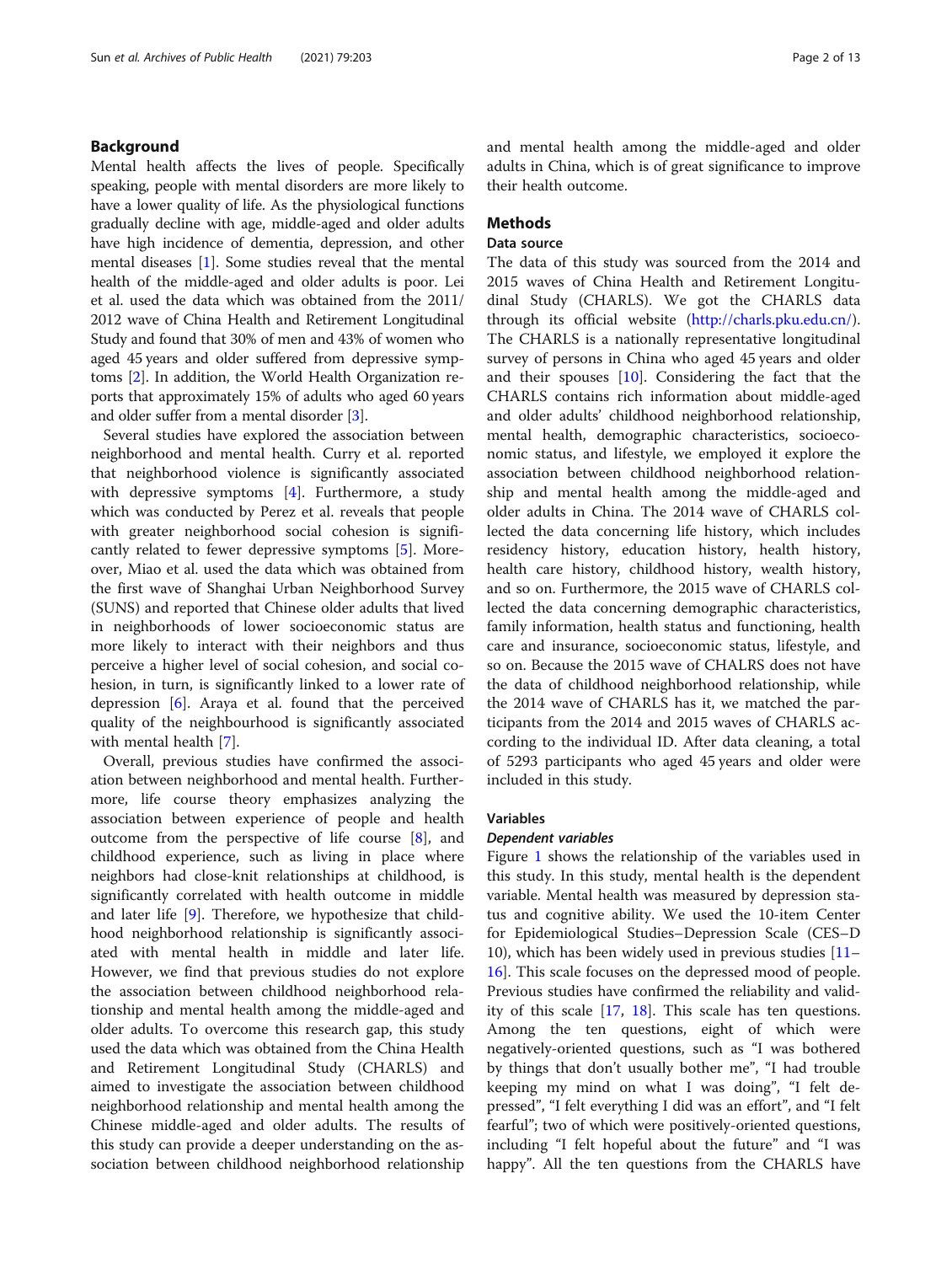<span id="page-2-0"></span>

four response levels, which range from rarely or none of the time, some or a little of the time, occasionally or a moderate amount of the time, to most or all of the time. In this study, the two positively-oriented questions were measured by a 4-point Likert scale. Furthermore, we reverse-coded the negatively-oriented questions, and they were measured by a 4-point Likert scale. We summed the ten questions to get a total CES–D score for each adult. The CES–D score was used to analyse depression status, which ranges from 0 to 30 and a higher value suggesting a higher degree of depressed mood. Moreover, whether the middle-aged and older adults suffered from depressive symptoms was employed to analyse depression status. Following Andresen et al. [[19\]](#page-12-0), a CES–D score of 10 and over was identified as suffering from depressive symptoms.

Following Cui et al. [[20](#page-12-0)], cognitive ability was measured by several cognitive tasks, which capture six dimensions of the middle-aged and older adults' cognitive abilities (short-term memory, reaction, calculation, drawing, naming, and language), including subtracting 7 from 100 for 5 times, naming today's date (including month, day, year, and season), recalling the day of week, and redrawing a picture which was shown by the interviewer. The score of cognitive ability ranges from 0 to 11, with a higher score indicating a better cognitive status.

## Exposure variable

In this study, childhood neighborhood relationship is the exposure variable. Childhood neighborhood relationship is a dummy variable, which indicates whether the middle-aged and older adults lived as a child in place where neighbors had close-knit relationships or not.

## Control variables

Three types of control variables were selected in this study. The control variables were collected in 2015. The first type of control variables described the demographic characteristics, which include age, gender, marital status, and residency area. The second type of control variables described the socioeconomic status, which include education status, household income. The third type of control variables described the lifestyle, including drinking, sleeping time, and social interaction. In addition, a set of dummies for provinces were controlled in order to rule out the region fixed effects.

This study conducted a variance inflation factor (VIF) test, with test results suggesting that the mean VIF value was 1.75 and all the VIF values for variables which were used in this study were much lower than the critical value of 10, which indicates that there was no serious multicollinearity across the regression models.

#### Statistical analyses

In this study, we used a dummy variable to indicate whether the middle-aged and older adults suffered from depressive symptoms or not. Based on previous studies [[16,](#page-12-0) [21,](#page-12-0) [22\]](#page-12-0), logit regression models were used to analyse the association between childhood neighborhood relationship and odds of suffering from depressive symptoms. In order to reduce the potential effect of heteroscedasticity, we reported robust standard errors that clustered at the community level. The econometric model for the association between childhood neighborhood relationship and the odds of suffering from depressive symptoms can be written as:

$$
\log\left(\frac{p_i}{1-p_i}\right) = \alpha_0 + \alpha_1 \sqrt[k]{CNR_i} + \sum_{j=1}^n a_j \sqrt[k]{x_{ji}} + \delta_s + \varepsilon_i \tag{1}.
$$

where  $p_i$  indicates the possibility of suffering from de-<br>ressive symptoms for the adult *i*,  $p_i$  (1,  $\overline{p_i}$ ) represents pressive symptoms for the adult *i*,  $p_i / (1 - p_i)$  represents the odds of suffering from depressive symptoms,  $CNR_i$ denotes childhood neighborhood relationship,  $X_{ii}$  suggests the control variables,  $\alpha_0$  is the intercept term,  $\alpha_1$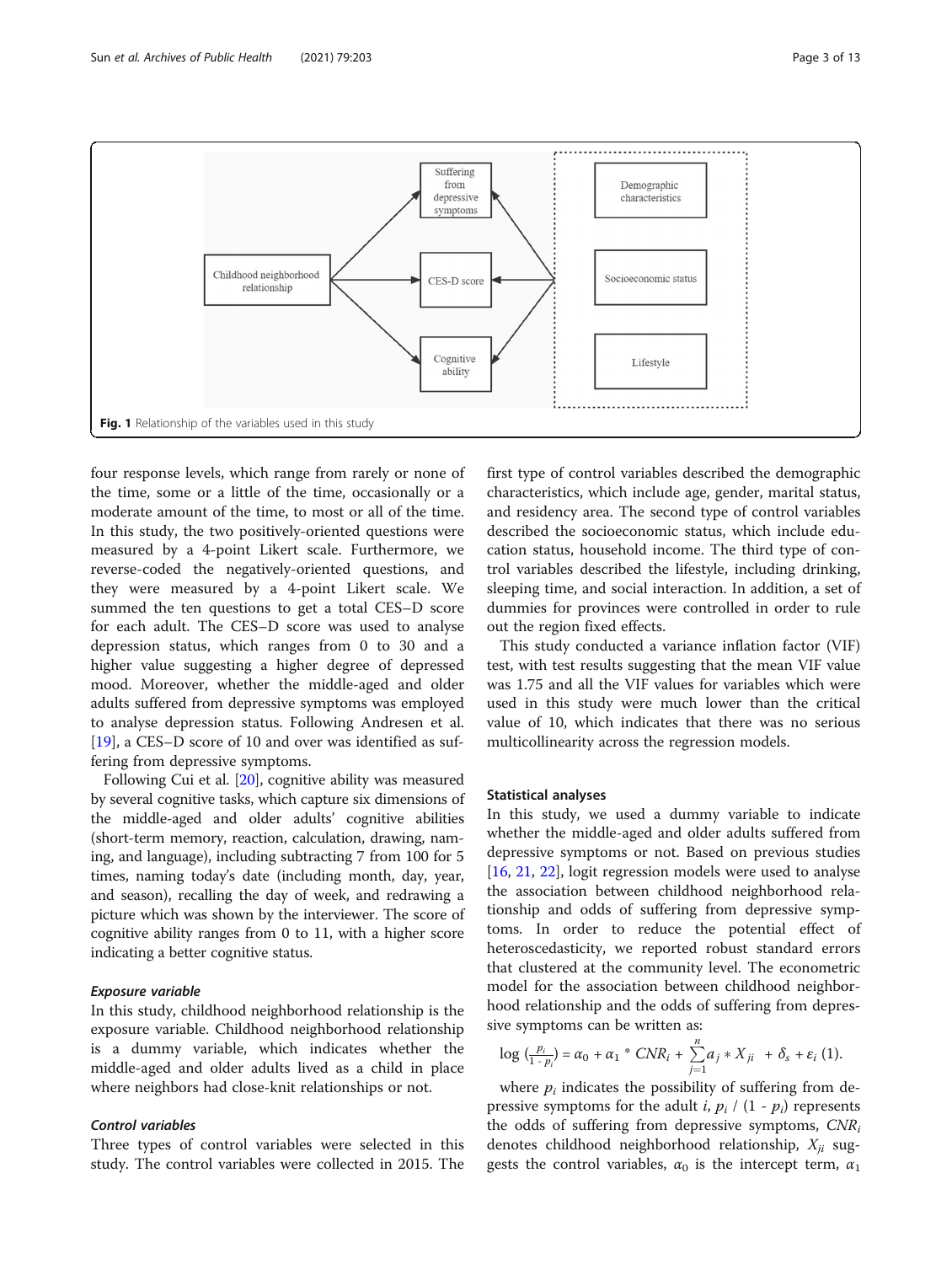stands for the coefficient of childhood neighborhood relationship, which is our main interest,  $\alpha_i$  indicates coefficients of the control variables,  $\delta_s$  suggests the province fixed effects, and  $\varepsilon_i$  is the error term.

Given the fact that CES–D score and cognitive ability were continuous variables, we used ordinary least squares (OLS) regression models for statistical analysis. The econometric model for the association between childhood neighborhood relationship and CES–D score can be written as:

$$
CES-D score_i = \beta_0 + \beta_1 * CNR_i + \sum_{j=1}^{n} \beta_j * X_{ji} + \delta_s + \varepsilon_i
$$
\n(2).

where  $CNR_i$  denotes childhood neighborhood relationship,  $X_{ii}$  represents the control variables,  $\beta_0$  stands for the intercept term,  $\beta_1$  is the coefficient of childhood neighborhood relationship, which is our main interest,  $\beta_i$ indicates the coefficients of the control variables,  $\delta_s$  suggests the province fixed effects, and  $\varepsilon_i$  is the error term.

The econometric model for the association between childhood neighborhood relationship and cognitive ability can be written as:

Cognitive ability<sub>i</sub> =  $\gamma_0$  +  $\gamma_1$  \* CNR<sub>i</sub> +  $\sum_{j=1}^n \gamma_j$  \*  $X_{ji}$  +  $\delta_{\rm s}$  +  $\varepsilon_i$  (3).

where  $CNR_i$  denotes childhood neighborhood relationship,  $X_{ii}$  represents the control variables,  $\gamma_0$  indicates the intercept term,  $\gamma_1$  is the coefficient of childhood neighborhood relationship, which is our main interest,  $\gamma_i$  indicates the coefficients of the control variables,  $\delta_s$  suggests the province fixed effects, and  $\varepsilon_i$  is the error term.

Given the fact that propensity score matching (PSM) can address the self-selection bias which is caused by observable characteristics [[23,](#page-12-0) [24](#page-12-0)], we used it to conduct a robustness check. PSM which is based on Neyman-Rubin-Holland counterfactual framework (potential outcome framework), was put forward by Rosenbaum and Rubin [[25\]](#page-12-0). In addition, PSM is a non-parametric estimation method [[26](#page-12-0)], which makes the estimation results independent of the function of model [\[27](#page-12-0)]. However, PSM depends on large sample size and the matching results between treatment and control groups [\[28](#page-12-0)]. The propensity score reflects the probability of receiving treatment for the adult [[29\]](#page-12-0). The process of PSM includes two stages. The first stage is to estimate the propensity score using logit or probit regression model, and the second stage is to conduct sample matching and estimate treatment effect [\[30\]](#page-12-0). In this study, we used a logit regression model to estimate the propensity score. The logit regression model used for estimating propensity score is as follows:

$$
P(X_i) = Pr\{D_i = 1 \mid X_i\} = \frac{\exp(\beta X_i)}{1 + \exp(\beta X_i)} + \varepsilon_i
$$
 (4).

 $P(X_i) = Pr\{D_i = 1 \mid X_i\} = \frac{\exp(\beta X_i)}{1 + \exp(\beta X_i)} + \varepsilon_i$  (4).<br>Average treatment effect on the treated (ATT) is estimated as follows:

 $ATT = E(Y^T - Y^C | D_i = 1) = E(Y^T | D_i = 1) - E(Y^C |$  $D_i = 1$ ) (5).

where  $E(Y^T | D_i = 1)$  indicates the average mental health of the middle-aged and older adults who lived as a child in place where neighbors had close-knit relationships, and  $E(Y^C | D_i = 1)$  stands for the counterfactual outcome, which indicates what the average mental health of the middle-aged and older adults who lived as a child in place where neighbors had close-knit relationships would have been if they had lived as a child in place where neighbors did not have close-knit relationship.

Doubly robust estimation is a non-parametric estimation method. Given the fact that doubly robust estimation combines the advantage of propensity score weighting and regression model and can report robust estimation results  $[26, 31]$  $[26, 31]$  $[26, 31]$  $[26, 31]$ , we used it to conduct a robustness check.

## Results

#### Characteristics of the study population

Table [1](#page-4-0) presents the characteristics of the study population. About 50% of the participants aged 60 years and older, and 58% of the participants were male. More than 90% of the participants were married, and approximately 82% of the participants lived in rural areas. Moreover, approximately 93% of the participants were literate, and the mean value of household income was RMB 12,276.54 (US\$ 1766.59). In addition, more than 41% of the participants drank alcohol. The mean value of sleeping time for the participants was 6.46 h every day, and about 60% of the participants took part in social interaction.

## Association between childhood neighborhood relationship and odds of suffering from depressive symptoms

Table [2](#page-5-0) displays the logit regression results of the association between childhood neighborhood relationship and odds of suffering from depressive symptoms among the middle-aged and older adults. In order to test the stability of the regression models, we used the stepwise regression methods to incorporate variables into the regression models in turn. Model 1 indicates that the middle-aged and older adults who lived in place where neighbors had close-knit relationships at childhood was significantly associated with decreased odds of suffering from depressive symptoms by 55.92% (OR = 0.4408,  $p <$ 0.001). Furthermore, when the demographic characteristics variables were controlled in Model 2, the odds ratio of childhood neighborhood relationship slightly decreased from 0.4408 to 0.4333, and the significance level remained unchanged. Moreover, when the demographic characteristics variables and socioeconomic status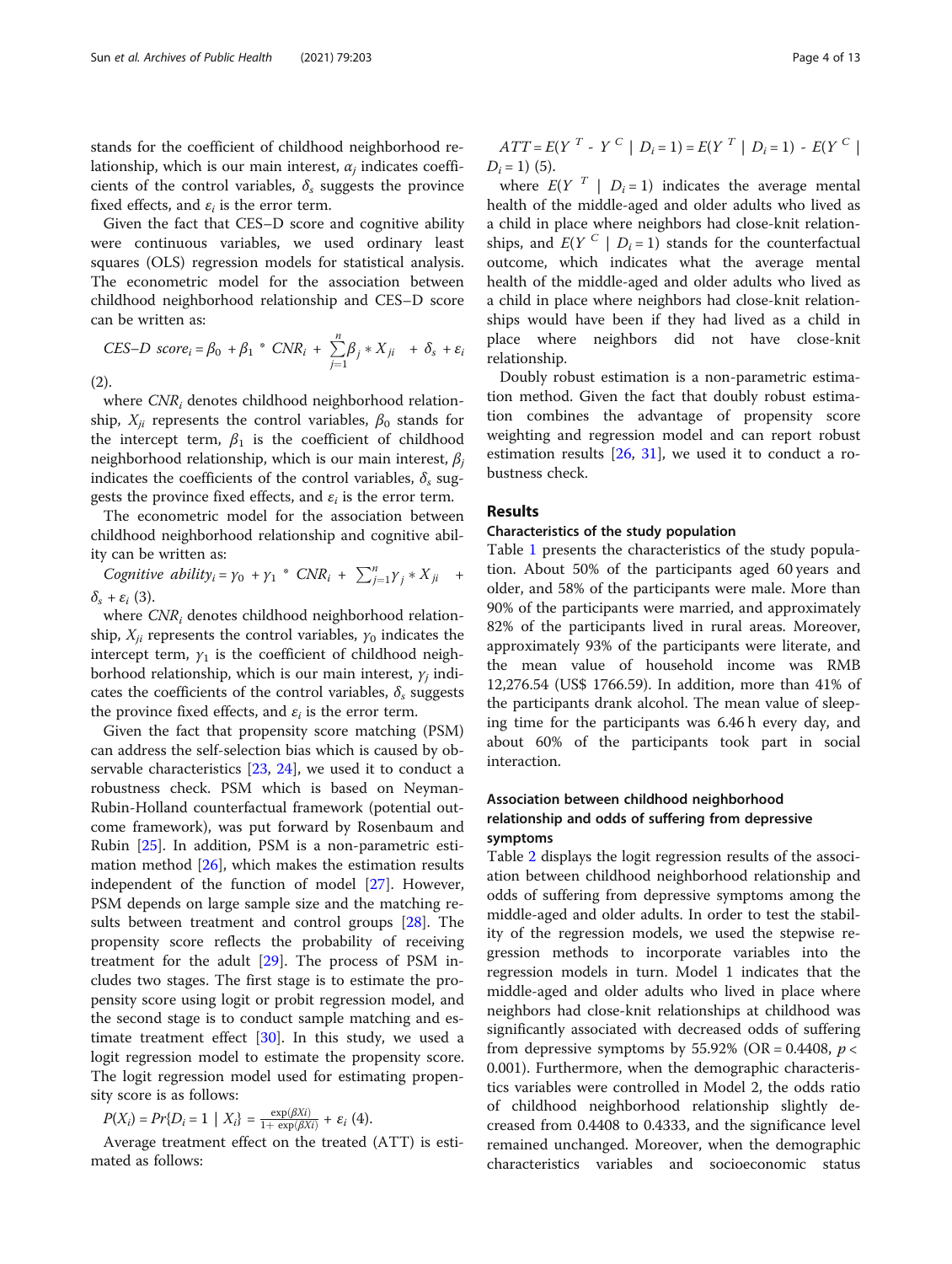<span id="page-4-0"></span>Table 1 Characteristics of the study population

| Variable                                         | All $(N = 5293)$      |
|--------------------------------------------------|-----------------------|
| Age                                              |                       |
| 45-59, n (%)                                     | 2650 (50.07)          |
| $\geq 60$ , n (%)                                | 2643 (49.93)          |
| Gender                                           |                       |
| Female <sup>a</sup> , n (%)                      | 2223 (42.00)          |
| Male, n (%)                                      | 3070 (58.00)          |
| Marital status                                   |                       |
| Single, divorced or widowed <sup>a</sup> , n (%) | 503 (9.50)            |
| Married, n (%)                                   | 4790 (90.50)          |
| Residency area                                   |                       |
| Rural areas <sup>a</sup> , n (%)                 | 4362 (82.41)          |
| Urban areas, n (%)                               | 931 (17.59)           |
| <b>Education status</b>                          |                       |
| Illiterate <sup>a</sup> , n (%)                  | 381 (7.20)            |
| Literate, n (%)                                  | 4912 (92.80)          |
| Household income (RMB)                           |                       |
| Mean (SD)                                        | 12,276.54 (85,825.17) |
| Drinking                                         |                       |
| No <sup>a</sup> , n (%)                          | 3114 (58.83)          |
| Yes, n (%)                                       | 2179 (41.17)          |
| Sleeping time (Hour)                             |                       |
| Mean (SD)                                        | 6.46(1.69)            |
| Social interaction                               |                       |
| No <sup>a</sup> , n (%)                          | 2104 (39.75)          |
| Yes, n (%)                                       | 3189 (60.25)          |

<sup>a</sup> indicates the reference group

variables were added in Model 3, the odds ratio of childhood neighborhood relationship slightly increased from 0.4333 to 0.4378, while the significance level remained unchanged. In addition, when the lifestyle variables were further controlled in Model 4, the odds ratio of childhood neighborhood relationship slightly decreased from 0.4378 to 0.4259, and the significance level remained unchanged. This means that living in place where neighbors had close-knit relationships at childhood was significantly related to reduced odds of suffering from depressive symptoms by 57.41% after adjusting for the control variables.

## Association between childhood neighborhood relationship and CES–D score

Table [3](#page-6-0) shows the OLS regression results of the association between childhood neighborhood relationship and CES–D score among the middle-aged and older adults. According to Model 1, we find that the middle-aged and older adults who lived in place where neighbors were close-knit at childhood had a significantly lower CES–D score than those who did not (coefficient =  $-2.8597, p <$ 0.001). When we added the demographic characteristics variables to Model 2, the coefficient of childhood neighborhood relationship slightly increased from − 2.8597 to − 2.8145, while the regression significance level remained unchanged (Model 2). When we further added the socioeconomic status variables to Model 3, the OLS regression results show that the coefficient of childhood neighborhood relationship slightly increased from − 2.8145 to − 2.7917. When we further added the lifestyle variables to Model 4, the OLS regression results indicate that the coefficient of childhood neighborhood relationship slightly increased from  $-2.7917$  to  $-2.7822$ . Furthermore, the association between childhood neighborhood relationship and CES–D score remained the same in terms of regression significance level (Model 4). In addition, the OLS regression results imply that compared to the middle-aged and older adults who lived in place where neighbors were not close-knit at childhood, those who lived in place where neighbors were close-knit at childhood had a reduced CES–D score by 2.7822 after adjusting for the control variables (Model 4).

## Association between childhood neighborhood relationship and cognitive ability

Table [4](#page-7-0) presents the OLS regression results of the association between childhood neighborhood relationship and cognitive ability among the middle-aged and older adults. Model 1 reveals that childhood neighborhood relationship was not significantly linked to cognitive ability (coefficient =  $0.3005$ ,  $p > 0.05$ ). When we added the demographic characteristics variables to Model 2, it is observed that the coefficient of childhood neighborhood relationship decreased from 0.3005 to 0.2662, while the regression significance level remained the same (Model 2). When the socioeconomic status variables were further added to Model 3, the OLS regression results indicate that the coefficient of childhood neighborhood relationship slightly decreased from 0.2662 to 0.2410 and the regression significance level remained unchanged. When we further controlled the lifestyle variables to Model 4, the OLS regression results reveal that the coefficient of childhood neighborhood relationship slightly decreased from 0.2410 to 0.2284. Moreover, the association between childhood neighborhood relationship and cognitive ability remained the same in terms of regression significance level (Model 4).

## Robustness checks

In this section, we employed PSM and doubly robust estimations to carry out robustness checks on the previous regression results.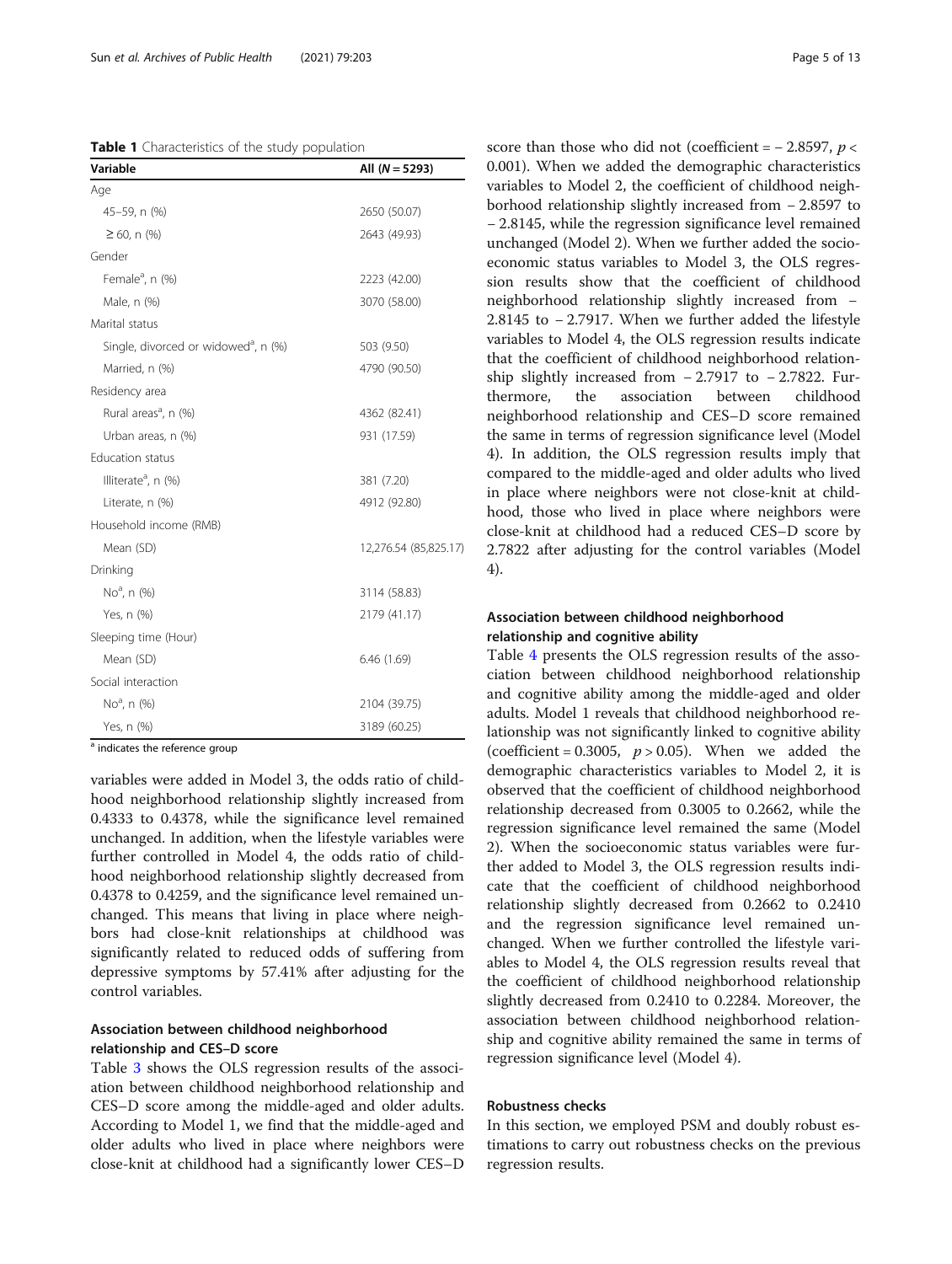<span id="page-5-0"></span>Table 2 Logit regression results of the association between childhood neighborhood relationship and odds of suffering from depressive symptoms among the middle-aged and older adults

| Variable                            | Model 1          | Model 2          | Model 3                   | Model 4           |
|-------------------------------------|------------------|------------------|---------------------------|-------------------|
| Childhood neighborhood relationship | $0.4408***$      | $0.4333***$      | $0.43\overline{78}^{***}$ | $0.4259***$       |
|                                     | (0.0657)         | (0.0654)         | (0.0667)                  | (0.0697)          |
|                                     | [0.3292, 0.5903] | [0.3223, 0.5824] | [0.3248, 0.5901]          | [0.3090, 0.5870]  |
| Age                                 |                  | 1.0075           | 1.0054                    | 1.0004            |
|                                     |                  | (0.0043)         | (0.0045)                  | (0.0045)          |
|                                     |                  | [0.9992, 1.0160] | [0.9967, 1.0142]          | [0.9915, 1.0093]  |
| Gender                              |                  | $0.5698***$      | $0.5945***$               | $0.6623***$       |
|                                     |                  | (0.0358)         | (0.0391)                  | (0.0509)          |
|                                     |                  | [0.5038, 0.6446] | [0.5227, 0.6763]          | [0.5697, 0.7699]  |
| Marital status                      |                  | $0.6131***$      | $0.6019***$               | $0.6046***$       |
|                                     |                  | (0.0663)         | (0.0651)                  | (0.0680)          |
|                                     |                  | [0.4961, 0.7578] | [0.4869, 0.7441]          | [0.4850, 0.7538]  |
| Residency area                      |                  | $0.5223***$      | $0.5232***$               | $0.5199***$       |
|                                     |                  | (0.0559)         | (0.0561)                  | (0.0550)          |
|                                     |                  | [0.4234, 0.6443] | [0.4241, 0.6456]          | [0.4225, 0.6397]  |
| <b>Education status</b>             |                  |                  | 0.8146                    | 0.8463            |
|                                     |                  |                  | (0.0928)                  | (0.0980)          |
|                                     |                  |                  | [0.6515, 1.0185]          | [0.6744, 1.0619]  |
| Household income                    |                  |                  | 0.9880                    | 0.9902            |
|                                     |                  |                  | (0.0081)                  | (0.0082)          |
|                                     |                  |                  | [0.9723, 1.0040]          | [0.9742, 1.0065]  |
| Drinking                            |                  |                  |                           | 0.9038            |
|                                     |                  |                  |                           | (0.0710)          |
|                                     |                  |                  |                           | [0.7749, 1.0542]  |
| Sleeping time                       |                  |                  |                           | $0.7765***$       |
|                                     |                  |                  |                           | (0.0172)          |
|                                     |                  |                  |                           | [0.7436, 0.8109]  |
| Social interaction                  |                  |                  |                           | $0.7732***$       |
|                                     |                  |                  |                           | (0.0545)          |
|                                     |                  |                  |                           | [0.6734, 0.8878]  |
| Constant                            | 0.8203           | 1.2293           | 1.7312                    | 12.9485***        |
|                                     | (0.2042)         | (0.5041)         | (0.7666)                  | (6.2420)          |
|                                     | [0.5036, 1.3361] | [0.5503, 2.7460] | [0.7268, 4.1236]          | [5.0337, 33.3084] |
| Province fixed effects              | Yes              | Yes              | Yes                       | Yes               |
| Number of observations              | 5293             | 5293             | 5293                      | 5293              |
| Wald chi2                           | $169.15***$      | 386.02***        | 364.88***                 | 464.35***         |
| Pseudo R-squared                    | 0.0199           | 0.0430           | 0.0439                    | 0.0738            |

Robust standard errors that clustered at the community level are reported in parentheses. 95% confidence intervals are reported in square brackets.  $**p < 0.001$ ,  $\stackrel{*}{p}$  < 0.01,  $\stackrel{*}{p}$  < 0.05

Firstly, we used k-nearest neighbor matching, radius matching, and nearest-neighbor matching within caliper from PSM to conduct a robustness check. PSM should satisfy the conditional independence assumption (CIA). Table [5](#page-8-0) reports the PSM estimation results for the association between childhood neighborhood relationship and mental health among the middle-aged and older adults. The results of all the three estimation methods indicate that childhood neighborhood relationship was significantly associated with the possibility of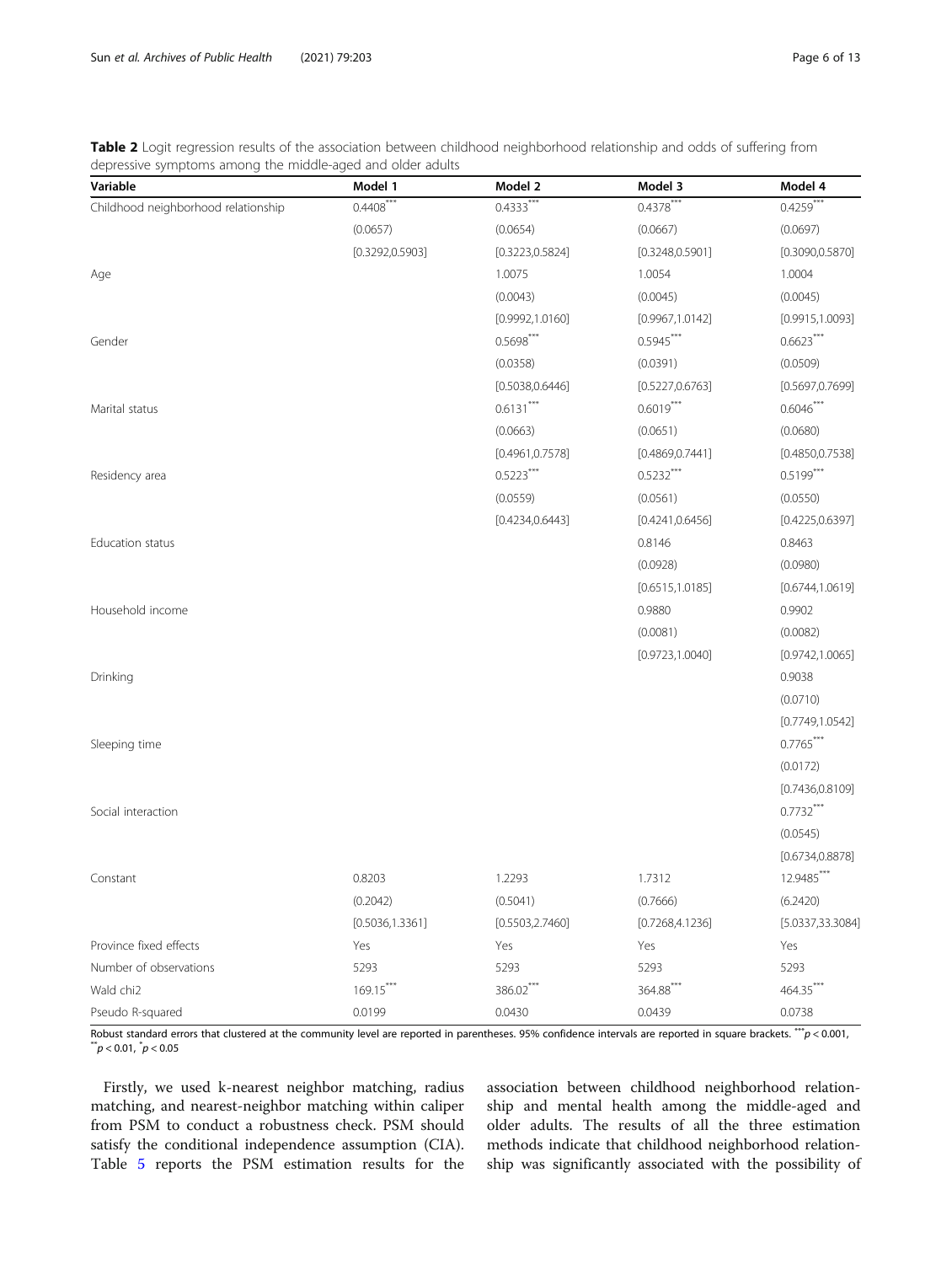<span id="page-6-0"></span>Table 3 OLS regression results of the association between childhood neighborhood relationship and CES–D score among the middle-aged and older adults

| Variable                            | Model 1             | Model 2             | Model 3             | Model 4             |
|-------------------------------------|---------------------|---------------------|---------------------|---------------------|
| Childhood neighborhood relationship | $-2.8597***$        | $-2.8145***$        | $-2.7917***$        | $-2.7822$ ***       |
|                                     | (0.4596)            | (0.4421)            | (0.4430)            | (0.4474)            |
|                                     | $[-3.7630,-1.9564]$ | $[-3.6834,-1.9456]$ | $[-3.6624,-1.9210]$ | $[-3.6616,-1.9029]$ |
| Age                                 |                     | $0.0294**$          | $0.0256*$           | 0.0126              |
|                                     |                     | (0.0099)            | (0.0102)            | (0.0099)            |
|                                     |                     | [0.0100, 0.0487]    | [0.0055, 0.0458]    | $[-0.0067, 0.0320]$ |
| Gender                              |                     | $-1.5169***$        | $-1.4417***$        | $-1.1358***$        |
|                                     |                     | (0.1598)            | (0.1695)            | (0.1813)            |
|                                     |                     | $[-1.8310,-1.2027]$ | $[-1.7749,-1.1085]$ | $[-1.4922,-0.7795]$ |
| Marital status                      |                     | $-1.5151***$        | $-1.5388$ ***       | $-1.4544***$        |
|                                     |                     | (0.2958)            | (0.2955)            | (0.2937)            |
|                                     |                     | $[-2.0965,-0.9337]$ | $[-2.1195,-0.9581]$ | $[-2.0317,-0.8771]$ |
| Residency area                      |                     | $-1.5804***$        | $-1.5683***$        | $-1.5787***$        |
|                                     |                     | (0.2270)            | (0.2263)            | (0.2217)            |
|                                     |                     | $[-2.0266,-1.1342]$ | $[-2.0130,-1.1235]$ | $[-2.0145,-1.1430]$ |
| Education status                    |                     |                     | $-0.4777$           | $-0.3401$           |
|                                     |                     |                     | (0.3224)            | (0.3089)            |
|                                     |                     |                     | $[-1.1115, 0.1560]$ | $[-0.9472, 0.2671]$ |
| Household income                    |                     |                     | $-0.0169$           | $-0.0119$           |
|                                     |                     |                     | (0.0183)            | (0.0176)            |
|                                     |                     |                     | $[-0.0529, 0.0192]$ | $[-0.0464, 0.0227]$ |
| Drinking                            |                     |                     |                     | $-0.2301$           |
|                                     |                     |                     |                     | (0.1658)            |
|                                     |                     |                     |                     | $[-0.5559, 0.0956]$ |
| Sleeping time                       |                     |                     |                     | $-0.7354***$        |
|                                     |                     |                     |                     | (0.0519)            |
|                                     |                     |                     |                     | $[-0.8374,-0.6334]$ |
| Social interaction                  |                     |                     |                     | $-0.7027***$        |
|                                     |                     |                     |                     | (0.1611)            |
|                                     |                     |                     |                     | $[-1.0193,-0.3861]$ |
| Constant                            | $10.0259***$        | $10.7144***$        | 11.3856***          | $17.0428***$        |
|                                     | (0.7760)            | (1.0714)            | (1.1400)            | (1.1800)            |
|                                     | [8.5008, 11.5511]   | [8.6088, 12.8201]   | [9.1451, 13.6260]   | [14.7236,19.3620]   |
| Province fixed effects              | Yes                 | Yes                 | Yes                 | Yes                 |
| Number of observations              | 5293                | 5293                | 5293                | 5293                |
| F statistics                        | $15.40***$          | $32.63***$          | 32.81***            | 45.60***            |
| R-squared                           | 0.0356              | 0.0700              | 0.0706              | 0.1210              |

Robust standard errors that clustered at the community level are reported in parentheses. 95% confidence intervals are reported in square brackets. \*\*p < 0.001,  $\sqrt[3]{p}$  < 0.01,  $\sqrt[3]{p}$  < 0.05

suffering from depressive symptoms ( $p < 0.001$ ). Furthermore, the estimation results also reveal that childhood neighborhood relationship was significantly linked to the CES–D score  $(p < 0.001)$ . Moreover, it is found that childhood neighborhood relationship was not significantly related to cognitive ability ( $p > 0.05$ ).<br>Secondly, we employed augment

we employed augmented inverseprobability weighting (AIPW) and inverse-probability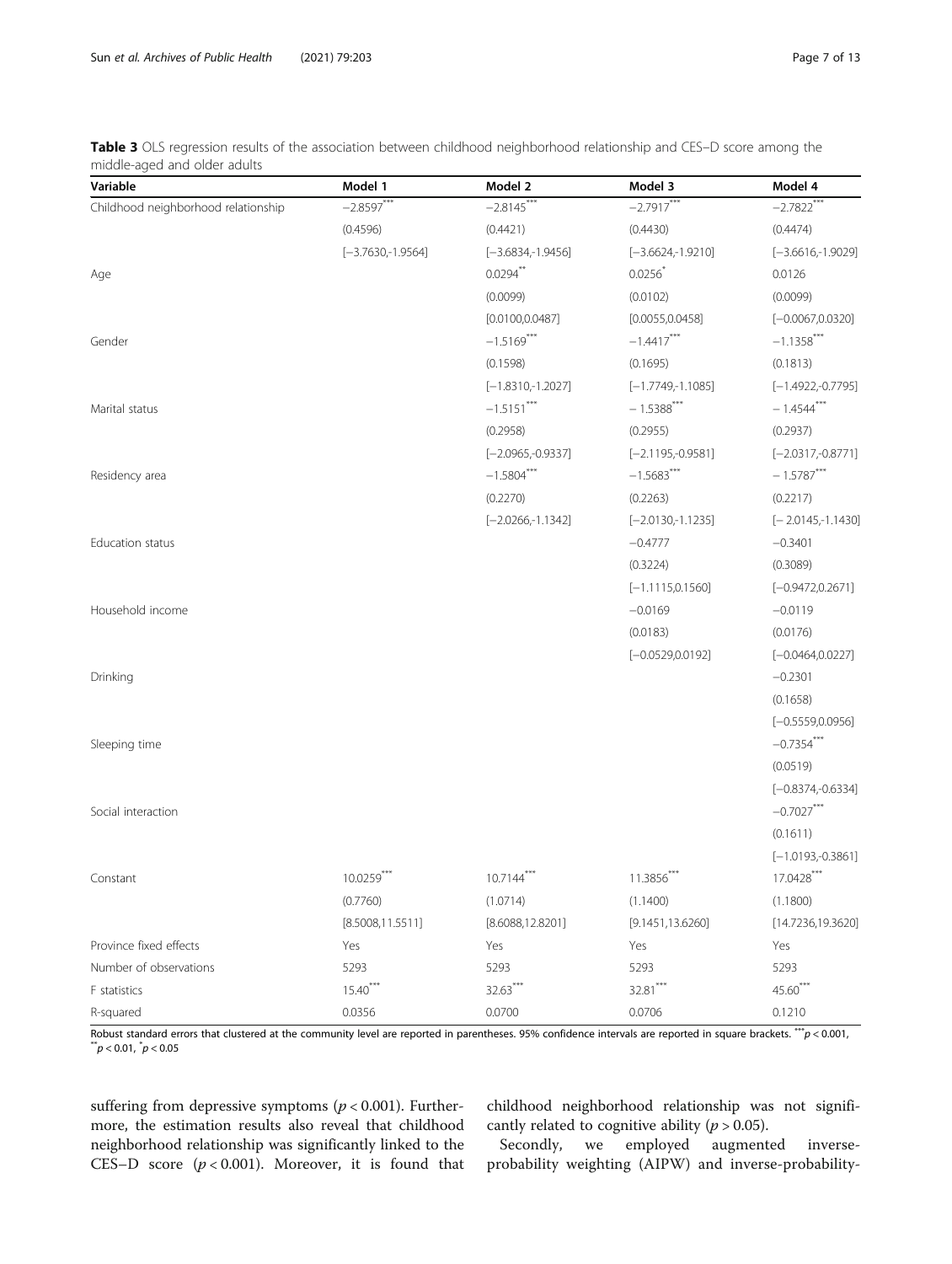<span id="page-7-0"></span>Table 4 OLS regression results of the association between childhood neighborhood relationship and cognitive ability among the middle-aged and older adults

| Variable                            | Model 1             | Model 2             | Model 3             | Model 4               |
|-------------------------------------|---------------------|---------------------|---------------------|-----------------------|
| Childhood neighborhood relationship | 0.3005              | 0.2662              | 0.2410              | 0.2284                |
|                                     | (0.1547)            | (0.1538)            | (0.1531)            | (0.1528)              |
|                                     | $[-0.0035, 0.6045]$ | $[-0.0362, 0.5685]$ | $[-0.0599, 0.5419]$ | $[-0.0719, 0.5287]$   |
| Age                                 |                     | $-0.0155***$        | $-0.0117***$        | $-0.0104***$          |
|                                     |                     | (0.0033)            | (0.0034)            | (0.0035)              |
|                                     |                     | $[-0.0220,-0.0090]$ | $[-0.0184,-0.0049]$ | $[-0.0172,-0.0036]$   |
| Gender                              |                     | $0.3627***$         | $0.2847***$         | $0.2584***$           |
|                                     |                     | (0.0600)            | (0.0608)            | (0.0672)              |
|                                     |                     | [0.2447, 0.4806]    | [0.1651, 0.4042]    | [0.1262, 0.3905]      |
| Marital status                      |                     | 0.1874              | 0.2067              | $0.2072$ *            |
|                                     |                     | (0.0959)            | (0.0959)            | (0.0959)              |
|                                     |                     | $[-0.0011, 0.3759]$ | [0.0182, 0.3951]    | [0.0188, 0.3957]      |
| Residency area                      |                     | $0.4832***$         | $0.4636***$         | $0.4446***$           |
|                                     |                     | (0.0760)            | (0.0760)            | (0.0765)              |
|                                     |                     | [0.3339, 0.6326]    | [0.3142, 0.6129]    | [0.2942, 0.5950]      |
| Education status                    |                     |                     | $0.5789***$         | $0.5654***$           |
|                                     |                     |                     | (0.1106)            | (0.1102)              |
|                                     |                     |                     | [0.3616, 0.7963]    | [0.3488, 0.7820]      |
| Household income                    |                     |                     | $0.0138$ *          | $0.0123$ <sup>*</sup> |
|                                     |                     |                     | (0.0061)            | (0.0061)              |
|                                     |                     |                     | [0.0018, 0.0257]    | [0.0003, 0.0243]      |
| Drinking                            |                     |                     |                     | 0.0401                |
|                                     |                     |                     |                     | (0.0576)              |
|                                     |                     |                     |                     | $[-0.0731, 0.1533]$   |
| Sleeping time                       |                     |                     |                     | 0.0262                |
|                                     |                     |                     |                     | (0.0144)              |
|                                     |                     |                     |                     | $[-0.0022, 0.0545]$   |
| Social interaction                  |                     |                     |                     | $0.1692$ **           |
|                                     |                     |                     |                     | (0.0514)              |
|                                     |                     |                     |                     | [0.0681, 0.2703]      |
| Constant                            | $9.0330***$         | 9.5566***           | $8.8187***$         | $8.4998***$           |
|                                     | (0.2155)            | (0.3218)            | (0.3534)            | (0.3750)              |
|                                     | [8.6095, 9.4565]    | [8.9242, 10.1889]   | [8.1241, 9.5134]    | [7.7629, 9.2367]      |
| Province fixed effects              | Yes                 | Yes                 | Yes                 | Yes                   |
| Number of observations              | 5293                | 5293                | 5293                | 5293                  |
| F statistics                        | $6.46***$           | $8.86***$           | $9.18***$           | $9.68***$             |
| R-squared                           | 0.0179              | 0.0379              | 0.0447              | 0.0471                |

Robust standard errors that clustered at the community level are reported in parentheses. 95% confidence intervals are reported in square brackets. \*\*\*p < 0.001,  $\sum_{i=1}^{n} p < 0.01, \sum_{i=1}^{n} p < 0.05$ 

weighted regression adjustment (IPWRA) from doubly robust estimation to perform a robustness check. Table [6](#page-8-0) provides the doubly robust estimation results for the association between childhood neighborhood relationship and mental health among the middle-aged and older adults. The results of the two estimation methods from doubly robust estimation were similar to the regression results in the previous sections.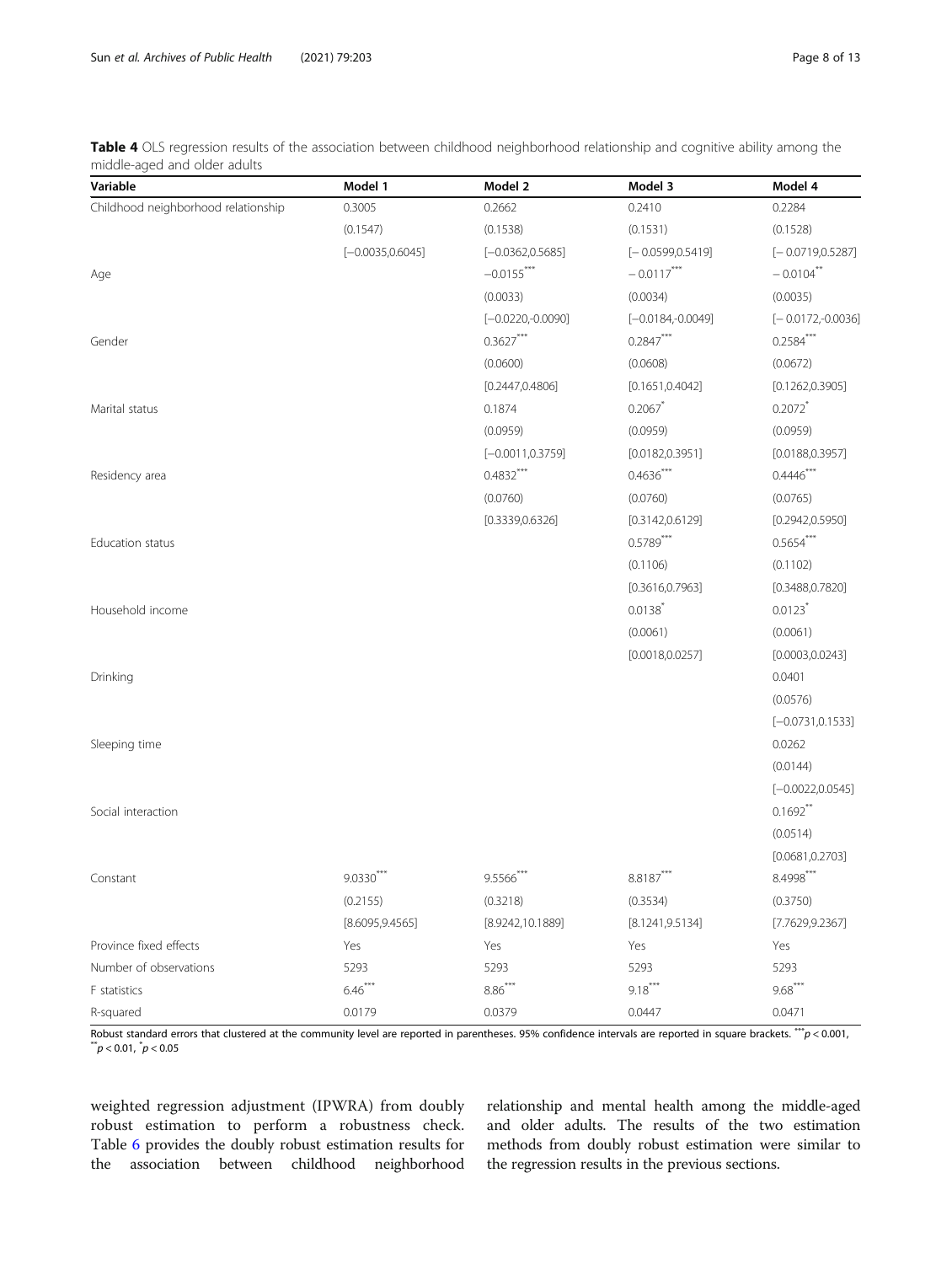|                                          | Depressive symptoms | CES-D score             | <b>Cognitive ability</b> |
|------------------------------------------|---------------------|-------------------------|--------------------------|
| K-nearest neighbor matching              | $-0.1697***$        | $-2.5575***$            | 0.2603                   |
|                                          | (0.0416)            | (0.5482)                | (0.1640)                 |
| Number of observations                   | 5172                | 5172                    | 5172                     |
| Radius matching                          | $-0.1675***$        | $-2.5220$ <sup>**</sup> | 0.3054                   |
|                                          | (0.0405)            | (0.5343)                | (0.1599)                 |
| Number of observations                   | 5158                | 5158                    | 5158                     |
| Nearest-neighbor matching within caliper | $-0.1703***$        | $-2.5645***$            | 0.2650                   |
|                                          | (0.0417)            | (0.5494)                | (0.1644)                 |
| Number of observations                   | 5158                | 5158                    | 5158                     |

<span id="page-8-0"></span>Table 5 PSM estimation results for the association between childhood neighborhood relationship and mental health among the middle-aged and older adults

Standard errors are reported in parentheses.  $^{***}p<$  0.001,  $^{**}p<$  0.01,  $^{*}p<$  0.05

To sum up, the results of PSM and doubly robust estimation reveal that our regression results in the previous sections were highly robust for further research.

## Heterogeneity analysis

To explore whether the association between childhood neighborhood relationship and mental health differs by age, gender, residency area, education status, and income, we incorporated the interaction terms into the regression models.

Table [7](#page-9-0) displays the heterogeneity of the association between childhood neighborhood relationship and mental health among the middle-aged and older adults. We divided the sample into two age groups, the middle-aged adults (aged 45–59 years) and the older adults (aged 60 years and older). The results of heterogeneity analysis indicate that there was a statistically significant interaction term between age and childhood neighborhood relationship for the odds of suffering from depressive symptoms (OR = 0.4182,  $p < 0.05$ ), indicating that age moderates

the association between childhood neighborhood relationship and the odds of suffering from depressive symptoms. The sign of the interaction term means that childhood neighborhood relationship was significantly linked to a greater decrease in the odds of suffering from depressive symptoms for the older adults who aged 60 years and older than for the middle-aged adults who aged 45–59 years. In addition, it is worth noting that the interaction term between childhood neighborhood relationship and age for CES–D score was statistically sigmificant (coefficient =  $-3.0119$ ,  $p < 0.001$ ), which indicates that age moderates the association between childhood neighborhood relationship and CES–D score. This reveals that childhood neighborhood relationship was significantly associated with a greater decrease in CES–D score for the older adults who aged 60 years and older than for the middle-aged adults who aged 45–59 years.

In addition, we obtain evidence indicating that the interaction terms between childhood neighborhood

Table 6 Doubly robust estimation results for the association between childhood neighborhood relationship and mental health among the middle-aged and older adults

|                        | Depressive symptoms |               | CES-D score  |              | <b>Cognitive ability</b> |              |
|------------------------|---------------------|---------------|--------------|--------------|--------------------------|--------------|
|                        | Model 1             | Model 2       | Model 3      | Model 4      | Model 5                  | Model 6      |
|                        | <b>AIPW</b>         | <b>IPWRA</b>  | <b>AIPW</b>  | <b>IPWRA</b> | <b>AIPW</b>              | <b>IPWRA</b> |
| ATE                    | $-0.1540$ ***       | $-0.1564***$  | $-2.2830***$ | $-2.3102***$ | 0.2276                   | 0.2191       |
|                        | (0.0387)            | (0.0388)      | (0.4452)     | (0.4485)     | (0.1545)                 | (0.1516)     |
| POmean                 | $0.3977***$         | $0.4001***$   | 8.8157***    | 8.8430***    | 8.9263***                | 8.9348***    |
|                        | (0.0383)            | (0.0384)      | (0.4396)     | (0.4428)     | (0.1525)                 | (0.1495)     |
| ATT                    |                     | $-0.1558$ *** |              | $-2.2925***$ |                          | 0.2177       |
|                        |                     | (0.0390)      |              | (0.4499)     |                          | (0.1523)     |
| POmean                 |                     | $0.3993***$   |              | 8.8224***    |                          | 8.9388***    |
|                        |                     | (0.0386)      |              | (0.4443)     |                          | (0.1503)     |
| Number of observations | 5293                | 5293          | 5293         | 5293         | 5293                     | 5293         |

Robust standard errors are reported in parentheses.  $\sqrt[*]{\begin{subarray}{c} n \ n \end{subarray}}$   $< 0.01, \sqrt[*]{\begin{subarray}{c} n \ n \end{subarray}}$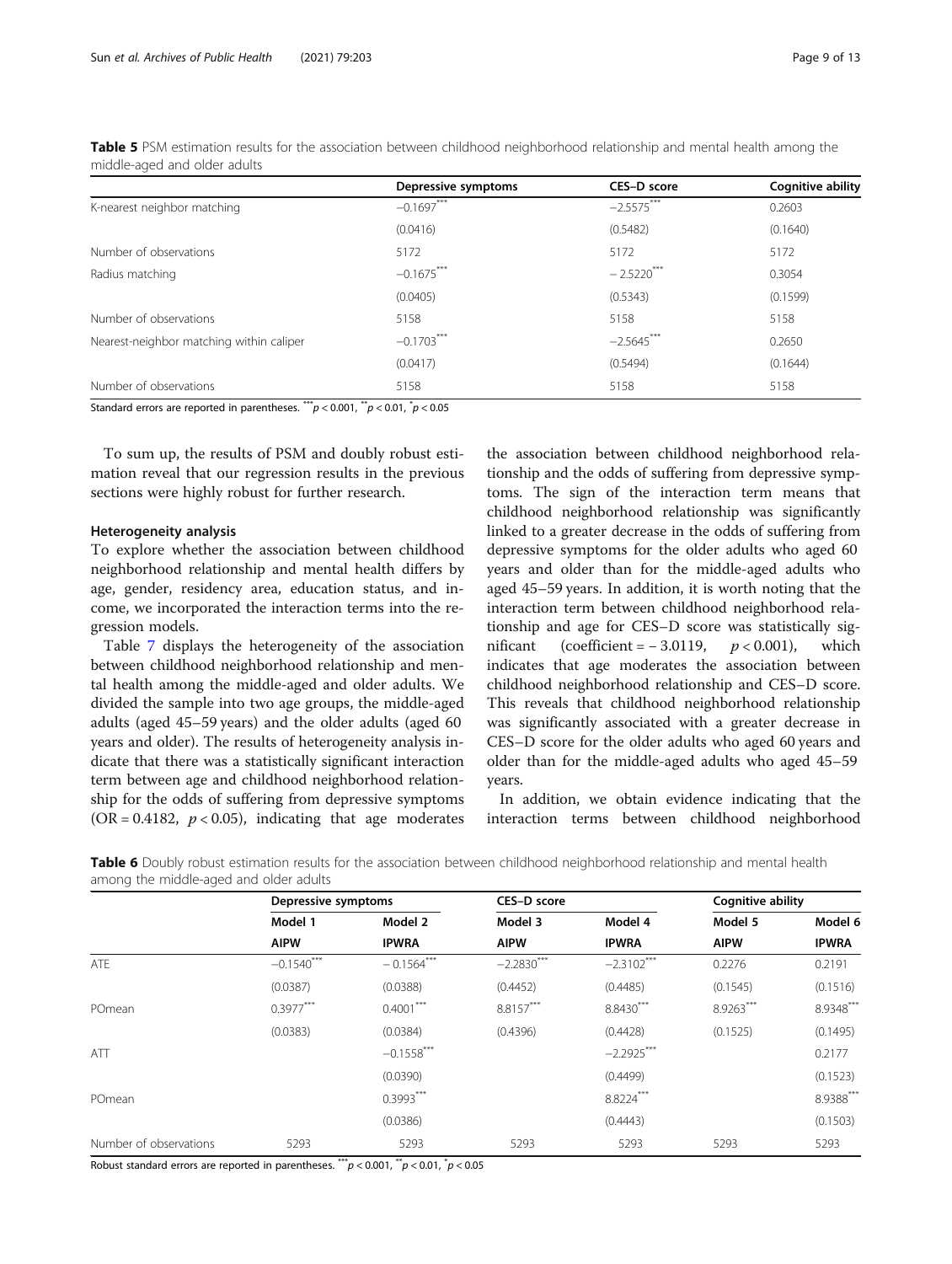<span id="page-9-0"></span>Table 7 Heterogeneity of the association between childhood neighborhood relationship and mental health among the middleaged and older adults

|                                                        | Depressive symptoms   | CES-D score         | Cognitive ability   |
|--------------------------------------------------------|-----------------------|---------------------|---------------------|
| A. Age difference                                      |                       |                     |                     |
| Childhood neighborhood relationship                    | 0.7154                | $-0.9965$           | 0.2927              |
|                                                        | (0.1936)              | (0.5703)            | (0.2362)            |
|                                                        | [0.4209, 1.2157]      | $[-2.1175, 0.1244]$ | $[-0.1714, 0.7569]$ |
| Age60                                                  | 2.8686**              | $3.2139***$         | 0.2314              |
|                                                        | (1.0546)              | (0.8873)            | (0.3130)            |
|                                                        | [1.3955, 5.8965]      | [1.4701, 4.9577]    | $[-0.3838, 0.8466]$ |
| Childhood neighborhood relationship * age60            | $0.4182$ <sup>*</sup> | $-3.0119***$        | $-0.1170$           |
|                                                        | (0.1475)              | (0.8514)            | (0.3128)            |
|                                                        | [0.2095, 0.8348]      | $[-4.6853,-1.3386]$ | $[-0.7317, 0.4977]$ |
| <b>B. Gender difference</b>                            |                       |                     |                     |
| Childhood neighborhood relationship                    | $0.5233$ <sup>*</sup> | $-2.5033$ **        | 0.3867              |
|                                                        | (0.1433)              | (0.8090)            | (0.2618)            |
|                                                        | [0.3059, 0.8952]      | $[-4.0933,-0.9133]$ | $[-0.1279, 0.9013]$ |
| Gender                                                 | 0.8914                | $-0.7374$           | 0.4845              |
|                                                        | (0.3127)              | (1.0231)            | (0.3118)            |
|                                                        | [0.4482, 1.7729]      | $[-2.7482, 1.2734]$ | $[-0.1283, 1.0972]$ |
| Childhood neighborhood relationship * gender           | 0.7348                | $-0.4097$           | $-0.2325$           |
|                                                        | (0.2617)              | (1.0039)            | (0.3129)            |
|                                                        | [0.3657, 1.4768]      | $[-2.3827, 1.5633]$ | $[-0.8474, 0.3824]$ |
| C. Residency area difference                           |                       |                     |                     |
| Childhood neighborhood relationship                    | $0.4147***$           | $-2.9815***$        | 0.1919              |
|                                                        | (0.0701)              | (0.4508)            | (0.1691)            |
|                                                        | [0.2977, 0.5776]      | $[-3.8675,-2.0955]$ | $[-0.1406, 0.5243]$ |
| Residency area                                         | 0.4164                | $-3.0528$ *         | 0.1743              |
|                                                        | (0.2304)              | (1.4881)            | (0.3431)            |
|                                                        | [0.1408, 1.2318]      | $[-5.9774,-0.1282]$ | $[-0.5001, 0.8486]$ |
| Childhood neighborhood relationship * residency area   | 1.2591                | 1.5145              | 0.2778              |
|                                                        | (0.6914)              | (1.4810)            | (0.3533)            |
|                                                        | [0.4292, 3.6936]      | $[-1.3963, 4.4253]$ | $[-0.4167, 0.9722]$ |
| D. Education status difference                         |                       |                     |                     |
| Childhood neighborhood relationship                    | 1.0150                | $-2.2743$           | 0.5076              |
|                                                        | (0.4822)              | (1.5626)            | (0.4574)            |
|                                                        | [0.4000, 2.5757]      | $[-5.3454, 0.7968]$ | $[-0.3913, 1.4065]$ |
| Education status                                       | 2.1107                | 0.1997              | 0.8621              |
|                                                        | (1.0233)              | (1.6108)            | (0.4713)            |
|                                                        | [0.8162, 5.4587]      | $[-2.9662, 3.3655]$ | $[-0.0643, 1.7884]$ |
| Childhood neighborhood relationship * education status | 0.3806                | $-0.5687$           | $-0.3126$           |
|                                                        | (0.1932)              | (1.6491)            | (0.4818)            |
|                                                        | [0.1407, 1.0295]      | $[-3.8098, 2.6723]$ | $[-1.2596, 0.6343]$ |
| E. Income difference                                   |                       |                     |                     |
| Childhood neighborhood relationship                    | $0.4279***$           | $-3.2355***$        | 0.2913              |
|                                                        | (0.0988)              | (0.7296)            | (0.2012)            |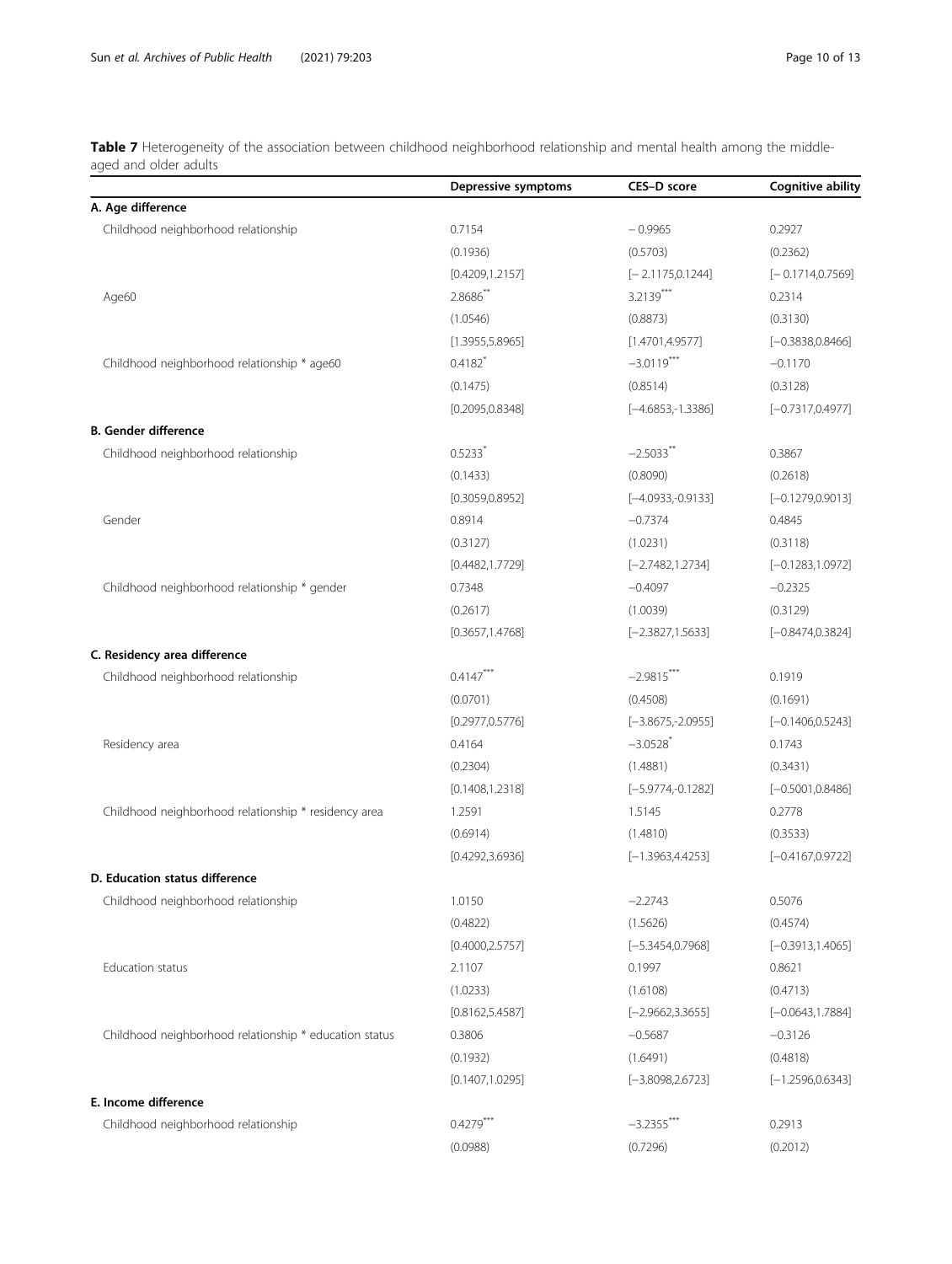|                                              | Depressive symptoms | CES-D score         | <b>Cognitive ability</b> |
|----------------------------------------------|---------------------|---------------------|--------------------------|
|                                              | [0.2721, 0.6729]    | $[-4.6694,-1.8015]$ | $[-0.1042, 0.6867]$      |
| Income                                       | 0.9913              | $-0.1131$           | 0.0264                   |
|                                              | (0.0372)            | (0.1083)            | (0.0311)                 |
|                                              | [0.9210, 1.0669]    | $[-0.3259, 0.0997]$ | $[-0.0348, 0.0875]$      |
| Childhood neighborhood relationship * income | 0.9989              | 0.1046              | $-0.0145$                |
|                                              | (0.0383)            | (0.1101)            | (0.0319)                 |
|                                              | [0.9265, 1.0770]    | $[-0.1119, 0.3211]$ | $[-0.0773, 0.0482]$      |

Table 7 Heterogeneity of the association between childhood neighborhood relationship and mental health among the middleaged and older adults (Continued)

Robust standard errors that clustered at the community level are reported in parentheses. 95% confidence intervals are reported in square brackets. \*\*\*  $p < 0.001$ ,  $\bar{p}$  < 0.01,  $\bar{p}$  < 0.05. Control variables and province fixed effects were controlled

relationship and gender, residency area, education status, and income were statistically insignificant  $(p > 0.05)$ , which suggests that the association between childhood neighborhood relationship and mental health did not differ as for the above-mentioned dimensions.

## **Discussion**

Employing the data which was obtained from the 2014 and 2015 waves of CHARLS dataset, we investigated the association between childhood neighborhood relationship and mental health among the middle-aged and older adults in China. We obtain robust evidence indicating that the middle-aged and older adults who lived in place where neighbors had close-knit relationships at childhood was significantly correlated with decreased odds of suffering from depressive symptoms in middle and later life. Furthermore, we also obtain robust evidence indicating that the middle-aged and older adults who lived in place where neighbors had close-knit relationships at childhood was significantly associated with a reduced CES-D score in middle and later life. The reason may lie in the fact that childhood circumstances have long-term effects on depression. These findings confirm the importance of living in place where neighbors had close-knit relationships at childhood. Some studies found that childhood adversity had a negative effect on depression in middle and later life [\[11](#page-12-0), [13](#page-12-0), [32](#page-12-0)]. Different from these studies, this study focused on the association between childhood neighborhood relationship and mental health among the middle-aged and older adults. At the same time, we also confirmed the long-term effect of childhood experience on depression. Moreover, it is found from the OLS regression models that childhood neighborhood relationship was not significantly linked to cognitive ability in middle and later life. In addition, it is important to notice that PSM and doubly robust estimation provide similar results.

The heterogeneity analysis indicates that childhood neighborhood relationship had a stronger association with the odds of suffering from depressive symptoms for the older adults who aged 60 years and older than for the middle-aged adults who aged 45–59 years. In addition, the heterogeneity analysis also indicates that childhood neighborhood relationship produced a stronger association with the CES–D score for the older adults who aged 60 years and older than for the middleaged adults who aged 45–59 years. To some extents, these findings confirm the long-term effect of childhood neighborhood relationship on mental health. Furthermore, we obtain evidence indicating that the association between childhood neighborhood relationship and mental health did not differ by gender, residency area, education status, and income.

This study has two policy implications. On the one hand, it is necessary for Chinese people to pay more attention to the association between childhood neighborhood relationship and mental health and maintaining close-knit neighborhood relationships. On the other hand, the local governments need to strengthen the construction of community and organize some community activities to improve neighborhood social cohesion.

Some limitations for this study should be noted. Firstly, in CHARLS, the childhood neighborhood relationship was collected retrospectively, thus recall bias may exist in this study. Secondly, due to the cross-sectional design, we can not explore the causal relationship between childhood neighborhood relationship and mental health among the middle-aged and older adults. Future studies can consider using panel data to explore the causal relationship between childhood neighborhood relationship and mental health. Thirdly, due to the limitation of data, we can not investigate the association between the duration of living as a child in place where neighbors had close-knit relationships and mental health among the middle-aged and older adults. Last but not least, it is worth noting that we can not control some variables that may be associated with mental health, such as air pollution  $[33]$  $[33]$  $[33]$ , due to the unavailability of data.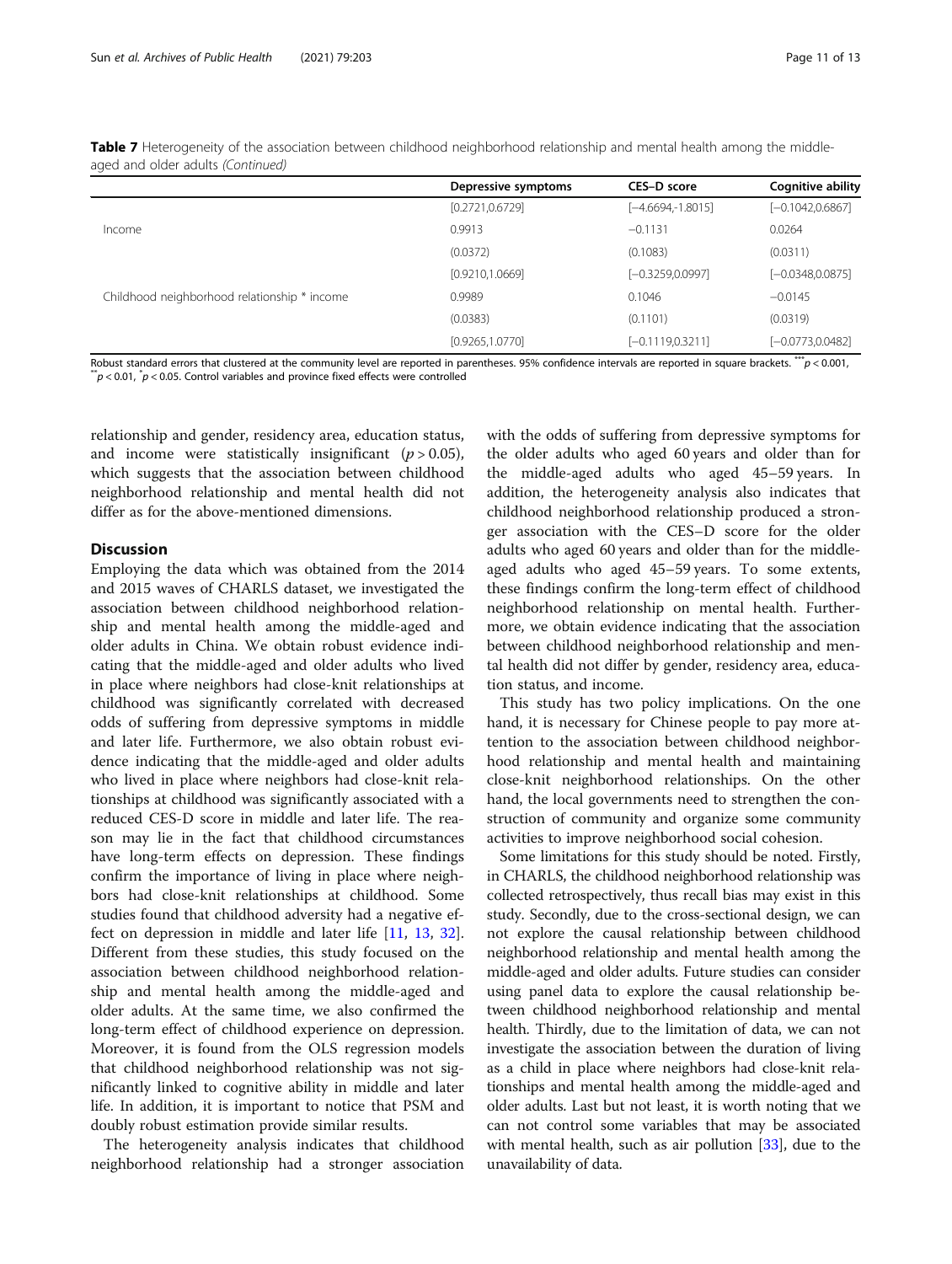<span id="page-11-0"></span>Despite these limitations, this study extends the literature by exploring the association between childhood neighborhood relationship and mental health among the middle-aged and older adults in China using a nationally representative dataset. In addition, this study also explores the heterogeneity of the association between childhood neighborhood relationship and mental health by incorporating the interaction terms into the regression models. Moreover, given the fact that this study employed the data which was obtained from a nationally representative survey, the results of this study can be generalized to the whole China. Methodologically, this study used the PSM and doubly robust estimation to conduct a robustness check, which may encourage the further applications of causal inference methods in health outcome issue.

## Conclusion

In conclusion, this study demonstrates that the middleaged and older adults who lived in place where neighbors had close-knit relationships at childhood was significantly correlated with decreased odds of suffering from depressive symptoms. Furthermore, this study also demonstrates that the middle-aged and older adults who lived in place where neighbors had close-knit relationships at childhood was significantly associated with a reduced CES–D score. Moreover, it is found that childhood neighborhood relationship was not significantly linked to cognitive ability in middle and later life. The results were robust to a variety of specifications. In addition, childhood neighborhood relationship was significantly linked to greater decreases in the odds of suffering from depressive symptoms and CES–D score for the older adults who aged 60 years and older than for the middle-aged adults who aged 45–59 years. The integrated interventions, including maintaining close-knit neighborhood relationships and strengthening the construction of community, may be useful to improve mental health.

#### Abbreviations

CHARLS: China Health and Retirement Longitudinal Study; CES-D: Center of Epidemiological Survey-Depression Scale; VIF: Variance Inflation Factor; OLS: Ordinary Least Squares; PSM: Propensity Score Matching; AIPW: Augmented Inverse-probability Weighting; IPWRA: Inverse-probabilityweighted Regression Adjustment.

#### Acknowledgements

The authors would like to acknowledge the China Health and Retirement Longitudinal Study (CHARLS) team for providing data.

#### Authors' contributions

QW conceived and designed the study; JS and HL analysed the data; JS wrote the paper; JS and CL revised the paper; All the authors read and approved the final manuscript.

#### Authors' information

Jian Sun is a Ph.D. candidate at School of International and Public Affairs, Shanghai Jiao Tong University, Shanghai 200030, China. He is also a visiting Ph.D. student at Saw Swee Hock School of Public Health, National University of Singapore, Singapore 117549, Singapore. E-mail: [sunjiansjtu@163.com](mailto:sunjiansjtu@163.com) Hongye Luo is an Associate Professor at School of Information and Management, Guangxi Medical University, Nanning 530021, China. E-mail: [hongye283@163.com](mailto:hongye283@163.com)

Chaofan Li is an Associate Research Fellow at Centre for Health Management and Policy Research, School of Public Health, Cheeloo College of Medicine, Shandong University, Jinan 250012, China. E-mail: Icfan1129@163.com Qianqiang Wang is a Professor at School of Humanities and Social Science, Guangxi Medical University, Nanning 530021, China. E-mail: [wangqq69@126.com](mailto:wangqq69@126.com).

#### Funding

This study was funded by the China Scholarship Council (202006230342), Project of Guangxi Health Commission (82/03301218009D), and Research Center for Health and Economic and Social Development, Guangxi Medical University.

#### Availability of data and materials

The data used in this study were derived from China Health and Retirement Longitudinal Study (CHARLS) in the year of 2015. Available at: http:// charls.pku.edu.cn/zh-CN.

#### Declarations

#### Ethics approval and consent to participate

The data which was used in this study is secondary data. The CHARLS already obtained the ethical approval and informed consent, and was approved by research ethics committees of Peking University. In addition, the data which was used in this study was anonymised before use.

#### Consent for publication

Not applicable.

## Competing interests

The authors declare that they have no competing interests.

#### Author details

<sup>1</sup>School of International and Public Affairs, Shanghai Jiao Tong University Shanghai, China. <sup>2</sup> Saw Swee Hock School of Public Health, National University of Singapore, Singapore, Singapore. <sup>3</sup>School of Information and Management, Guangxi Medical University, Guangxi Zhuang Autonomous Region, Nanning, China. <sup>4</sup>Centre for Health Management and Policy Research, School of Public Health, Cheeloo College of Medicine, Shandong University, Jinan, Shandong, China. <sup>5</sup>NHC Key Lab of Health Economics and Policy Research (Shandong University), Jinan, Shandong, China. <sup>6</sup>School of Humanities and Social Science, Guangxi Medical University, Guangxi Zhuang Autonomous Region, Nanning, China.

#### Received: 10 June 2021 Accepted: 17 October 2021 Published online: 22 November 2021

#### References

- Wen X, Wen F, Ye L. The effects of social capital on mental health of the Chinese rural elderly: an analysis based on survey data from the China health and retirement longitudinal study. China Rural Surv. 2017; 38(4):130–44.
- 2. Lei X, Sun X, Strauss J, Zhang P, Zhao Y. Depressive symptoms and SES among the mid-aged and elderly in China: evidence from the China health and retirement longitudinal study National Baseline. Soc Sci Med. 2014;120: 224–32. [https://doi.org/10.1016/j.socscimed.2014.09.028.](https://doi.org/10.1016/j.socscimed.2014.09.028)
- 3. World Health Organization. Mental health of older adults. 2017. Retrieved from [https://www.who.int/news-room/fact-sheets/detail/mental-health-of](https://www.who.int/news-room/fact-sheets/detail/mental-health-of-older-adults)[older-adults](https://www.who.int/news-room/fact-sheets/detail/mental-health-of-older-adults)
- 4. Curry A, Latkin C, Davey-Rothwell M. Pathways to depression: the impact of neighborhood violent crime on inner-city residents in Baltimore, Maryland. USA Soc Sci Med. 2008;67(1):23–30. [https://doi.org/10.1016/j.socscimed.2008.](https://doi.org/10.1016/j.socscimed.2008.03.007) [03.007](https://doi.org/10.1016/j.socscimed.2008.03.007).
- 5. Perez LG, Arredondo EM, McKenzie TL, et al. Neighborhood social cohesion and depressive symptoms among latinos: does use of community resources for physical activity matter? J Phys Act Health. 2015;12(10):1361–8. [https://](https://doi.org/10.1123/jpah.2014-0261) [doi.org/10.1123/jpah.2014-0261](https://doi.org/10.1123/jpah.2014-0261).